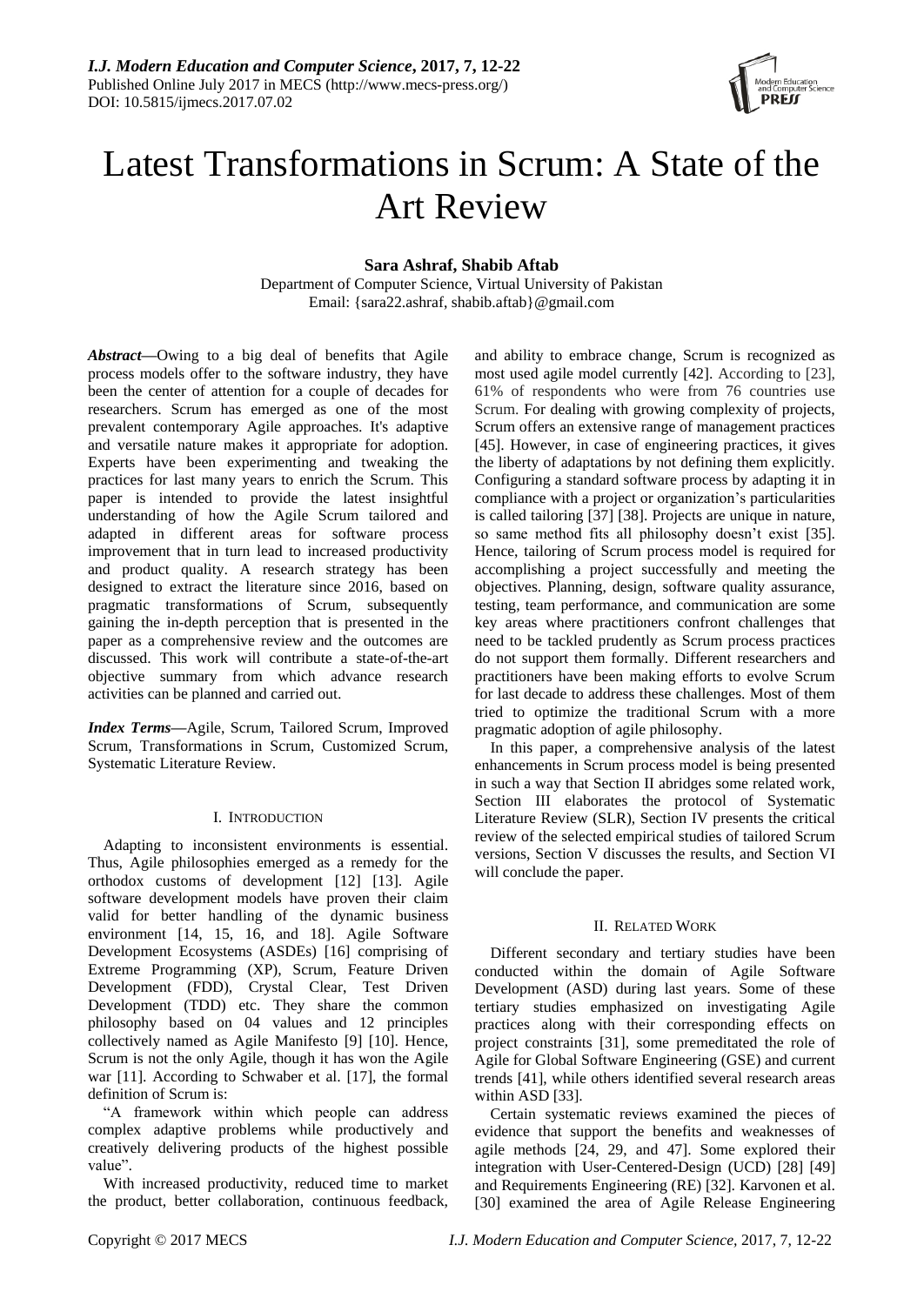(ARE). Pedreira et al. [37] presented a literature review for identification of software process tailoring approaches.

Various secondary studies were mainly focused on Scrum, its evolution, adoption, and usage trends in the industry [42] [44]. Some consolidated empirical evidence to reveal the association between Scrum and increased productivity [29]. Pino et al. [34] studied Scrum in context of Software Process Improvement (SPI) for small organizations, similarly, they analyzed the prevailing SPI approaches for SMEs [26]. Hossain et al. [25] conducted an SLR that seeks to identify challenges that are encountered while using Scrum in GSD. Jalali et al. [27] addressed the similar area by discussing agile practices in GSD. Communication is one of the major challenges for GSD [48], [36] has identified communication practices in this context. Some investigated on how agile transformations can fulfil the needs of large-scale distributed development [39] [40]. It has been found that no study is evident yet which has systematically reviewed the latest pragmatic transformations in Scrum.

#### III. RESEARCH PROTOCOL

In a systematic literature review, the evidence-basedparadigm supports objective assessment and empirical result generation in relevance to a specified research question [20].

The research protocol specifies the procedure to be followed for review; it is a detailed plan to be adopted along with any boundary conditions or any criteria to apply while selecting primary studies, quality measures, etc. [19].

Taking into account the guidelines presented by Kitchenham and Charters [21], [22] for SLR in SE, a research protocol has been designed. Different steps of our SLR are: i) formulating research questions, ii) identifying keywords to form the Query string, iii) identifying the search space, iv) establishing selection criteria, v) applying these criteria for literature extraction, vi) quality assessment, vii) data extraction and synthesis, and vii) presenting the outcomes, as can be seen in fig. 1.

## *A. Research Questions*

At this step of SLR, research objectives are defined in terms of research questions. There are following Research Questions (RQ) of our study:

- **RQ1:** What are the improved or tailored models of Scrum?
- **RQ2:** Do tailored models provide any practical evidence?
- **RQ3:** What are the recent transformations in Scrum?
- **RO4:** What are the key areas in which Scrum process model has been improved?
- **RQ5:** What are the practices, roles, or events that have been introduced or innovated in Scrum?
- *B. Search Space and Query String*

Some key terms are derived from our research questions formulated in the preceding step. The keywords have been connected using Boolean operators to design the search string: (agile AND (scrum AND (process OR method) AND (improved OR tailored OR adapted OR customization)))



As a next step of the process, search space is identified i.e. actually the selection of databases or libraries to consult from. In our case, we've opted for IEEE Xplore, ACM Digital Library, and SpringerLink as can be seen in Table 1. It is important to note that each of these libraries has different characteristics of their search engines. For that reason, slight adjustments were made into query string to make appropriate searches in each of these libraries.

Table 1. Search Space

| Sr.<br>No.     | <b>Digital Library</b> | <b>Search Scheme</b>            | Date<br><b>Searched</b> |
|----------------|------------------------|---------------------------------|-------------------------|
|                | <b>IEEE Xplore</b>     | title, abstract and<br>keywords | 2017-03-20              |
| $\overline{c}$ | ACM DL                 | title, abstract and<br>keywords | 2017-03-22              |
| 3              | SpringerLink           | title, abstract and<br>keywords | 2017-03-25              |

*C. Selection Criteria*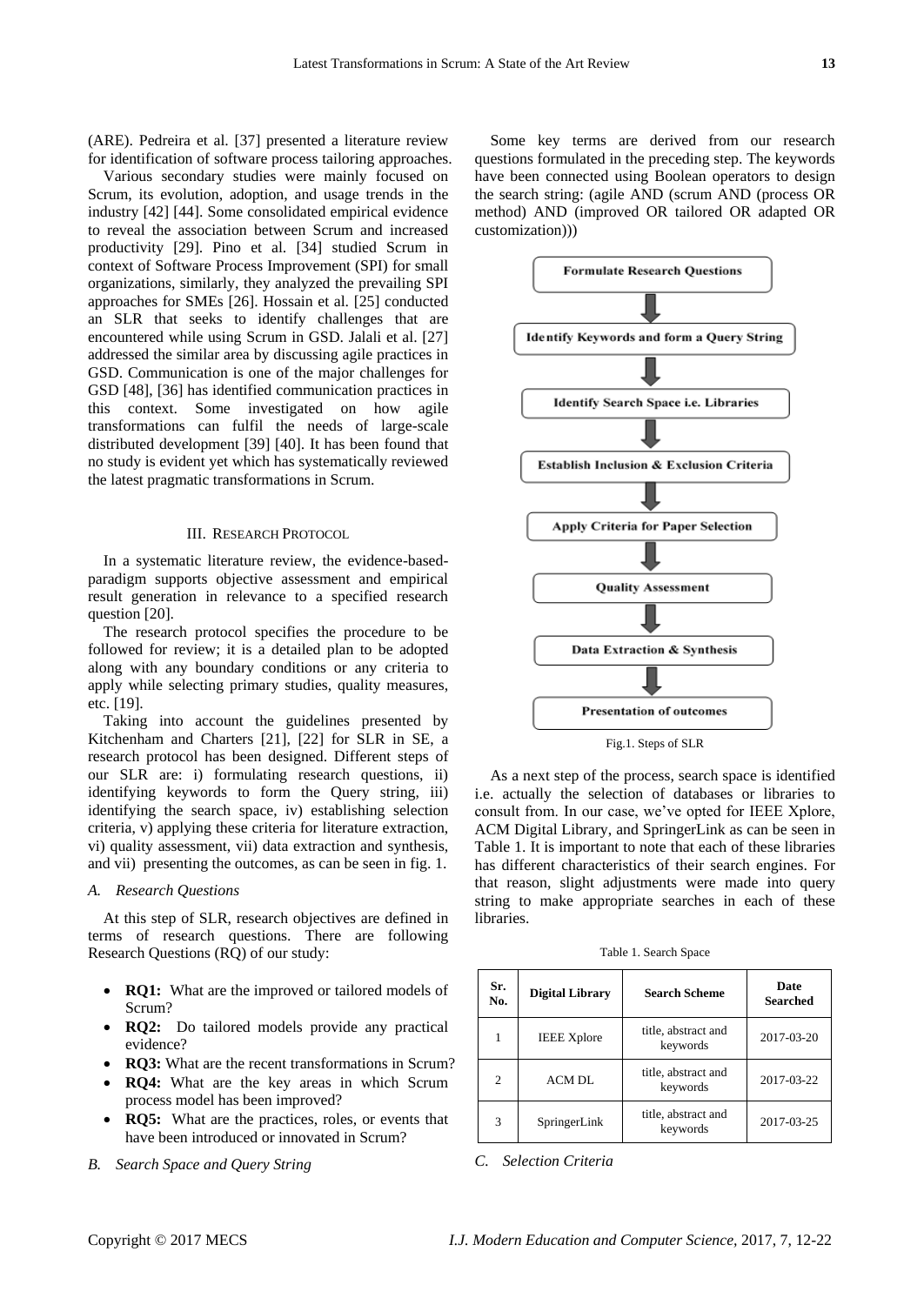We established the selection criteria for extracting the related literature. Selection of papers is based on the following inclusion and exclusion criteria:

# *1) Inclusion Criteria (IC):*

Inclusion criteria are based on the following propositions:

- **IC1:** Papers published in 2016 till to date.
- **IC2:** All literature available in journals, conferences, proceedings of conferences, and workshops.
- **IC3:** Papers that include variants of Scrum with a figure of the improved model.
- **IC4:** Papers that have empirical evaluations of the customized Scrum.

## *2) Exclusion Criteria (EC):*

Exclusion criteria are based on the following propositions:

- **EC1:** Papers not written in English.
- **EC2:** Papers published before 2016.
- **EC3:** Papers published in a journal other than ACM, IEEE, or Springer.
- **EC4:** Papers under peer review, thesis reports, and those of which full text is not available.
- **EC5:** Specific book chapters or full books.
- **EC6:** Papers that contain reviews, surveys, or analysis of previous work.
- **EC7:** Papers including agile Scrum but not improved process models.
- **EC8:** Papers that do not include any figure of the tailored Scrum.
- **EC9:** Papers based on proposals or just ideas, guidelines or recommendations, and lessons learned.
- **EC10:** Papers that introduced tools to improve agile Scrum process.
- **EC11:** Papers that improve Scrum by integrating other models into it or proposing hybrid models.
- **EC12:** Papers that involve empirical studies of Scrum in other disciplines.

As a result of an initial search based on keywords, we found a large number of articles i.e. aggregate results  $=$ 26920. Then, search results were narrowed down by applying selection criteria. A step-wise screening was carried out as shown in fig. 2.

# *D. Quality Assessment*

In order to be effective, quality assessment needs to be ascertained. A quality standard has been acquired for comprehending crucial results of pertinent studies.

1. Highly-reputed scientific databases have been selected and most recent work and researches have been included to infer upon.

2. Data extraction and assessment has been done without biases and obscure assertions.



Fig.2. Search Process

#### *E. Data Extraction & Synthesis*

After applying selection criteria eight most relevant papers have been retrieved, given in Table 2. Extraction of data is carried out in line with the template given in Table 3.

Table 2. Distribution of Research Works by Source

| Sr.<br># | <b>Scientific</b><br><b>Database</b>    | <b>Type</b> | <b>Selected</b><br><b>Research</b><br>Works | No. of<br><b>Researches</b> |  |
|----------|-----------------------------------------|-------------|---------------------------------------------|-----------------------------|--|
| 1.       | <b>IEEE</b>                             | C, C, J     | [4], [7], [8]                               | 3                           |  |
| 2.       | <b>ACM</b>                              | C, C        | [2], [3]                                    | 2                           |  |
| 3.       | <b>SPRINGER</b>                         | W, C, C     | [1], [5], [6]                               | 3                           |  |
|          | J: Journal, C: Conference, W: Workshop, |             |                                             |                             |  |

Table 3. Data Extraction & Synthesis Format

| Sr.#                                                      | <b>Description</b>           | <b>Details</b>                                                                                  |  |  |
|-----------------------------------------------------------|------------------------------|-------------------------------------------------------------------------------------------------|--|--|
| 1.                                                        | <b>Bibliographic Details</b> | Publication year, author, title, type,<br>(journal, conference, workshop),<br>publisher details |  |  |
| <b>Extraction of Data</b><br>(Objective Results of Study) |                              |                                                                                                 |  |  |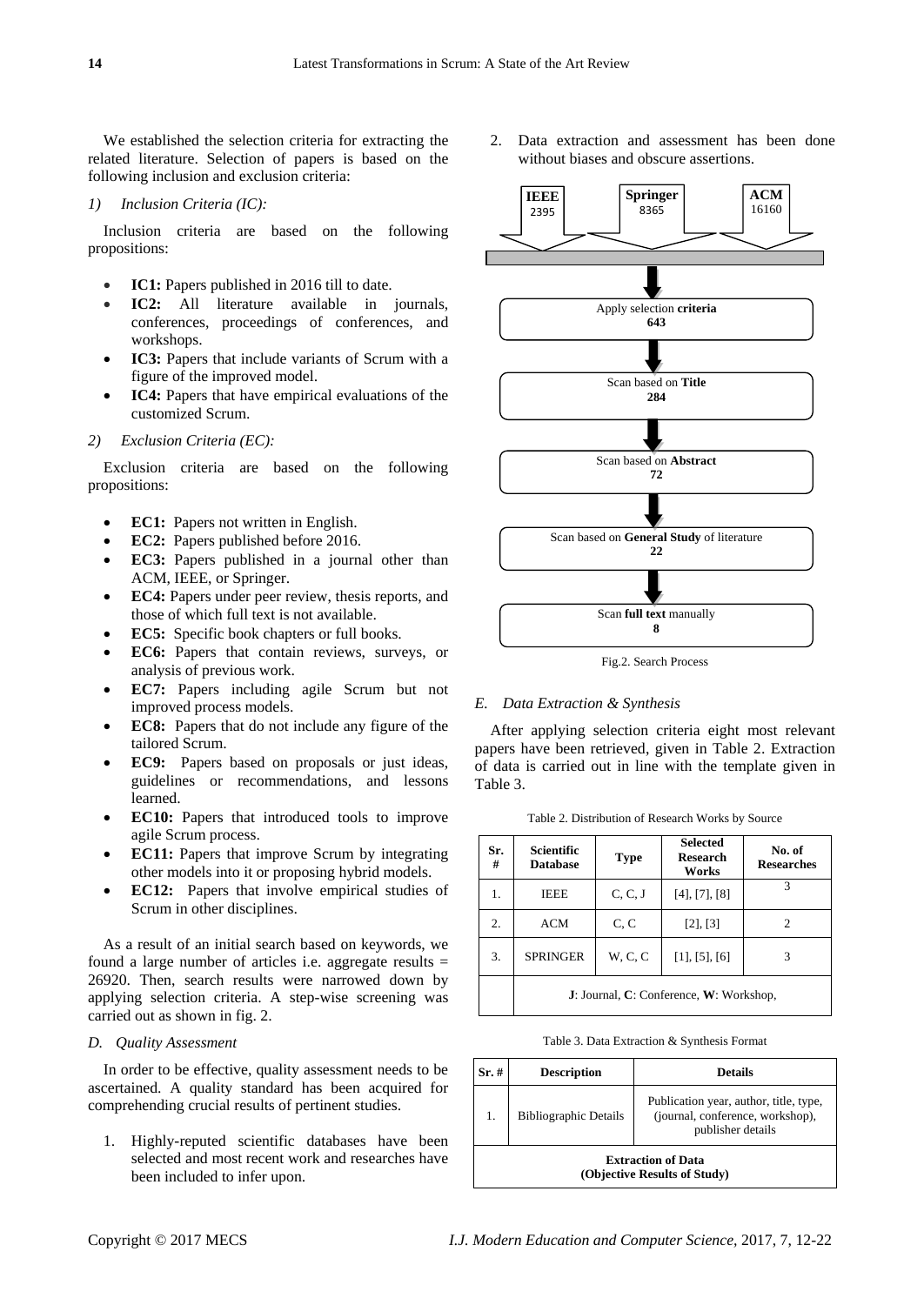| 2.                                                       | Methodology                                    | (case-study, survey, experience)                                                                    |  |  |
|----------------------------------------------------------|------------------------------------------------|-----------------------------------------------------------------------------------------------------|--|--|
| 3.                                                       | Nature of case-study                           | small, large / academic, industrial                                                                 |  |  |
| 4.                                                       | Model                                          | Model title/ name                                                                                   |  |  |
| 5.                                                       | Project                                        | Name of Project                                                                                     |  |  |
| <b>Synthesis of Data</b><br>(Objective Results of Study) |                                                |                                                                                                     |  |  |
| 6.                                                       | Roles/ Artifacts/ events<br>evolved/introduced | PO, SM, QA, etc. / Product Backlog,<br>Sprint Backlog, etc. / Daily-standup,<br>Sprint Review, etc. |  |  |
| 7.                                                       | Areas addressed                                | Identification of Areas where<br>improvements are made.                                             |  |  |
| 8.                                                       | Outcomes                                       | Success factors achieved.                                                                           |  |  |

#### IV. TRANSFORMED OR TAILORED VERSIONS OF SCRUM

As far as the communication channel is concerned, the models were published in scientific journals, workshops or conference proceedings. Out of eight, six of the included models were published in conference proceedings, one in a scientific journal and one appeared in a workshop. A comprehensive review of the selected eight transformed Scrum models is given as under:

Scrum-Hero is a gamified Scrum process for project monitoring and planning. The customized Scrum is aimed at achieving customer satisfaction, on-time releases, and efficiency and motivation of the team. Souza et al. [1] customized the Scrum framework by mapping the process as a game based on Role Playing Game RPG. The authors proposed the model to increase people involvement by making their tasks amusing so that they would get enough motivation to complete their tasks. They introduced a new taxonomy of game terminologies in Scrum e.g. characters, scores, rewards, challenges, and medals etc. The roles of typical Scrum are mapped as players: Development team as Warriors, Product Owner PO as Product Oracle, Scrum Master SM as Scrum Healer, and Scrum team as Clan's life where the customers interact as mystical entities. Impediments are termed as Stone Monsters and Sprints as Quests. In Scrum-Hero, there are 3 types of scores: a player has Skill score/ Points SP, Clan has no score, Score points are earned when players accomplish their daily tasks. The players gain Experience Points XP by fulfilling their achievements. There are certain rewards such as medals for related skills, trophies for achievements, and there are real awards given at the end of game or Quest. By achieving these rewards, the players grow in their levels like Hero, Ninja, Knight, Guardian, and Newbie. Scrum-Hero maps the artifacts as: Product backlog is now a wish list of Mystical entities, Sprint backlog is termed as Task-list of Quests, Increment refers to Offerings, Burn down chart remains same, validated increment is Offering accepted. Similarly, the ceremonies of Scrum are mapped as: Quests are the

Sprints such that each with a goal and tasks that Warriors perform. Sprint Planning is now a Quest Planning. Daily Scrum is Daily Challenge, Sprint Review and Sprint Retrospective are now Quest Challenge and Clan-Improvement meeting respectively. The gamified model was then evaluated in real practical settings with 4 Quests and 4 team members i.e. 1 Product Oracle, 2 Warriors, and 1 Scrum Healer. A software prototype named as Scrum–Hero Manager supports data management including Wishes, Skills, Scores, Quests, etc. of players. In order to assess the impact of gamification on team's motivation, on-time releases, historical data and results of the company are compared with that of the current feedback gathered through the questionnaires and Scrum-Hero Manager. It has been found that in 75% of the Quests, the releases were on-time which was previously 55%.

#### *Limitations:*

Scrum-Hero model needs prior training and learning for appropriate adaptation. No explicit guidelines regarding product quality are mentioned within the proposed model. It needs to have a friendly environment for employing this model. It is for small projects and teams only. Results for customer satisfaction and team motivation are not delivered in the paper.

Gupta et al. [2] presented a transformed Scrum model by incorporating innovative practices for any legacy product's development team employing agile. They analyzed their model through the case study of a multilocation software product. The model was tailored in a way to cope up the challenges of scaling business, technical debt, collaboration, communication, and testing principally. The product under consideration is very complex and has a history of ten years, with huge investments but no improvement in output. The development is distributed mainly at three sites India, Germany, and US. The authors identified three critical factors along with technical competency needed for the product i.e. communication, collaboration, and culture of high performance and continuous improvement. They customized the traditional roles and responsibilities for the adoption of Scrum e.g. Chief Product Owner (CPO), Part Product Owner (PPO), Chief Scrum Master (CSM), Scrum Master-cum-Part-Product Owner (SMPO), and Test Coach. Additional responsibilities of Scrum Masters and Test Coaches are defined. They defined some new events designed to improve collaboration each with a time limit like daily, weekly, and bi-weekly Scrum-of-Scrums. Similarly, some other events are dedicated daily collaboration, virtual testing Stand-up, and peer feedback. In order to repay the technical debt, the authors adapted a 4-stage pragmatic approach of [46]. Identifying technical debt, defining strategy, executing action plan, and validating or handling the technical debt are the 4 stages of this approach. The paper contributes an agile testing strategy that extends the traditional testing (limited to system, integration, and regression testing) to load, unit, API, and performance testing. The pragmatic studies revealed that the modified taxonomy and ceremonies of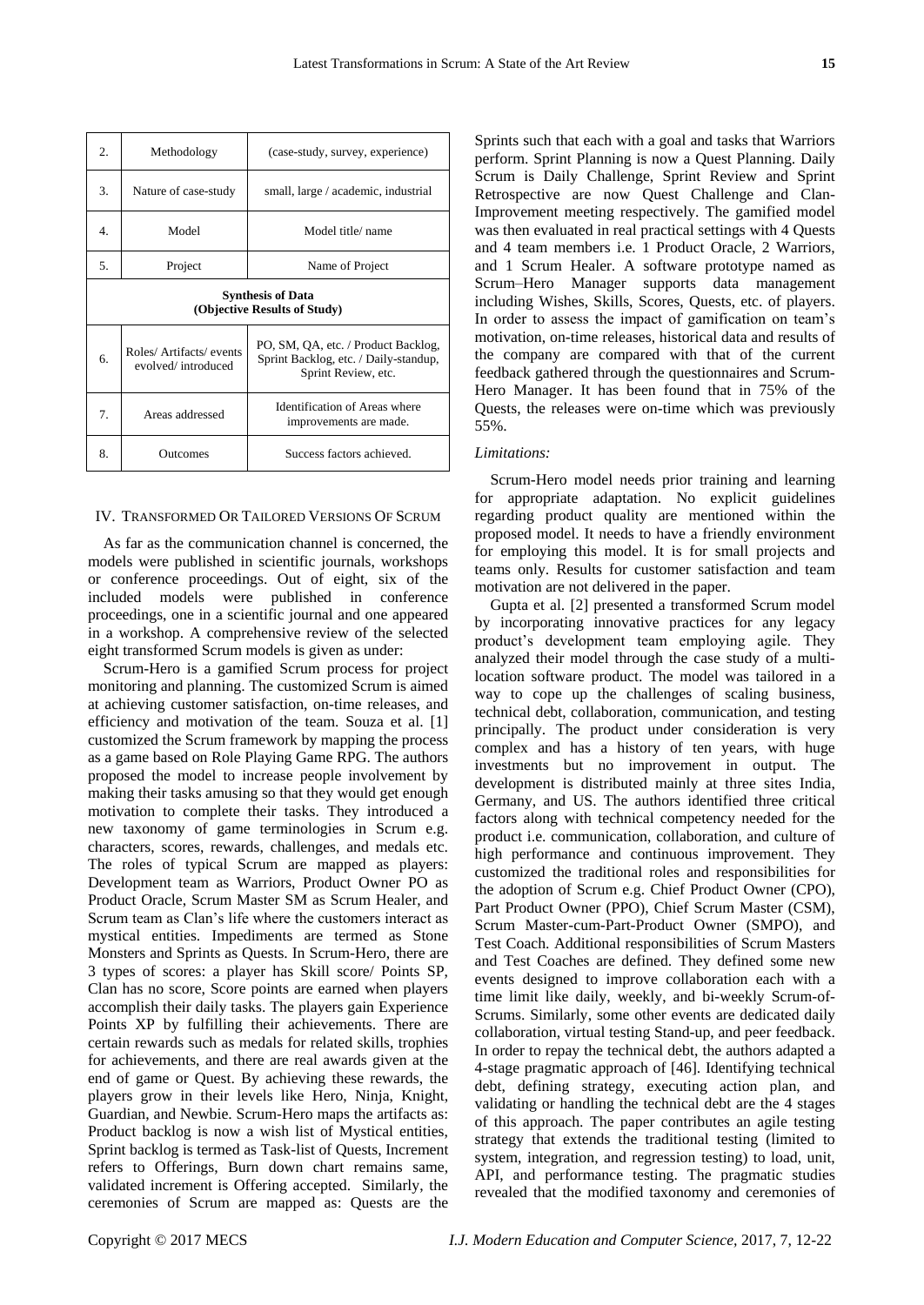transformed Scrum have positive impact on product quality and team's performance. The pragmatic approach helped to decrease technical debts. The time-boxed ceremonies resolved conflicts, improved collaboration that in turn improved team's competency and motivation. The testing strategy has improved product's stability and quality. Also, users scaling, early product delivery, code quality, and customer satisfaction are some other benefits found.

# *Limitations:*

The management needs to have better visibility of tasks rolling from one end to the other. Practices are needed to incorporate in order to improve visibility and transparency. There is no shortcut to deal with critical issues appearing in between the Sprints except waiting for the next sprint to get ranked. Also, practices are needed to improve the team's performance.

Scrum has been scaled by different researchers for distributed development and teams but these variants of Scrum are not competent to manage the synchronized releases across different platforms i.e. same application needs different front-ends across different platforms simultaneously. Sithole and Fritz [3] customized the Scrum for synchronized cross-platform releases. The proposed model is, in fact, an extension of the model Scrum at Scale by Brown and Sutherland [43] which is a modular framework with ten such modules that offer flexibility by supporting context-based solutions. The authors introduced a set of optional practices that may target the client application with synchronized development. The synchronized Scrum model was validated through a case study based on Android and iOS client applications development for the South African government department. The client demands for a concurrent release of the above-mentioned applications. There were 2 teams each of 3 developers working on each client application. The authors of the model tweaked nine modules out of ten to make them work for synchronized releases. Different practices customized among these modules are: empowered product owner in strategic vision module, product-owner team partnering in backlog prioritization module, requirement analysis teams in backlog decomposition and refinement module, and the practices of flexible synchronized releases and tightly managed deliverables in release planning and management module. In team level process module, different Scrum Masters were assigned to the client and server-side development teams. In feedback module, the practice of product owner filtration was selected so that synchronized teams and customers can have a single communication channel. Continuous improvement module uses sprint retrospective, and impediments removal module includes daily Scrum, team level resolutions, center of excellence, and executive level practices. Cross-team coordination module enforces norms, shared standards and guidelines among teams. Shared dashboard serves the transparency module and metrics module uses ad hoc practice so that team may choose metrics and tools randomly. By applying

Mulder's success criterion [44] the synchronized Scrum model was evaluated for its compliance and found 82.22% rating that is quite satisfactory. Different metrics were used to measure the performance of the teams categorized under 4 different levels: a) the input b) activity c) output d) outcome. During this case-study certain challenges were encountered that may put synchronized releases at risk, some of them are team dynamics and difference in team profiles, and lack of team interference regulation.

# *Limitations:*

The current study is confined to a limited set of principles so can be extended further with more practices and parameters. Moreover, it is evaluated for two small teams with synchronized releases, so needs to be validated for large-scale synchronized developments.

Rahayu et al. [4] enriched the Scrum by incorporating usability testing into it. The proposed model is intended to cope up the 3 key challenges encountered in Scrum process that are: a) longer user feedback loops, b) no user involvement in testing, and c) lack of quality product. A research methodology comprising of 5 stages was designed to investigate if Scrum combined with usability testing can handle the above-mentioned challenges. According to this strategy, at first, identify the research problem, then review the literature, develop and gather data, then analyze the solution and finally infer the results. The authors integrated the usability testing within the Sprint Review event of Scrum, thereby inviting both the users and stakeholders for collecting the feedback from them. In this way, the results of usability testing will guide the development team and in turn, lead to improved product quality. This feedback can help in refining product backlog and in next Sprint planning meeting. Similarly, the output of next Sprint will have better customer satisfaction. For tailored Scrum model's evaluation, a case-study based on 'Lembaga Asisten' information system was conducted. Testing Strategy was supported by 2 instruments i.e. Post-Study System Usability Questionnaire PSSUQ and usability scenario. Firstly, the users followed a set of activities planned in usability testing scenario then they are asked about PSSUQ. It has been found that feedback obtained from users is more comprehensive than the key stakeholders' feedback. Moreover, the usability testing response is more structured. Rather than waiting for the end product and then making changes, the development team gets an earlier insight of the product and ensures its success. It has not only improved the user involvement but also builds their trust and confidence in the product. Also, the team gets motivated through the user's acknowledgment. Thus, the model has successfully achieved most of its goals.

#### *Limitations:*

The assessment tool PSSUQ for usability testing needs to be improved by adding more indicators into it. Automated testing tools should be used.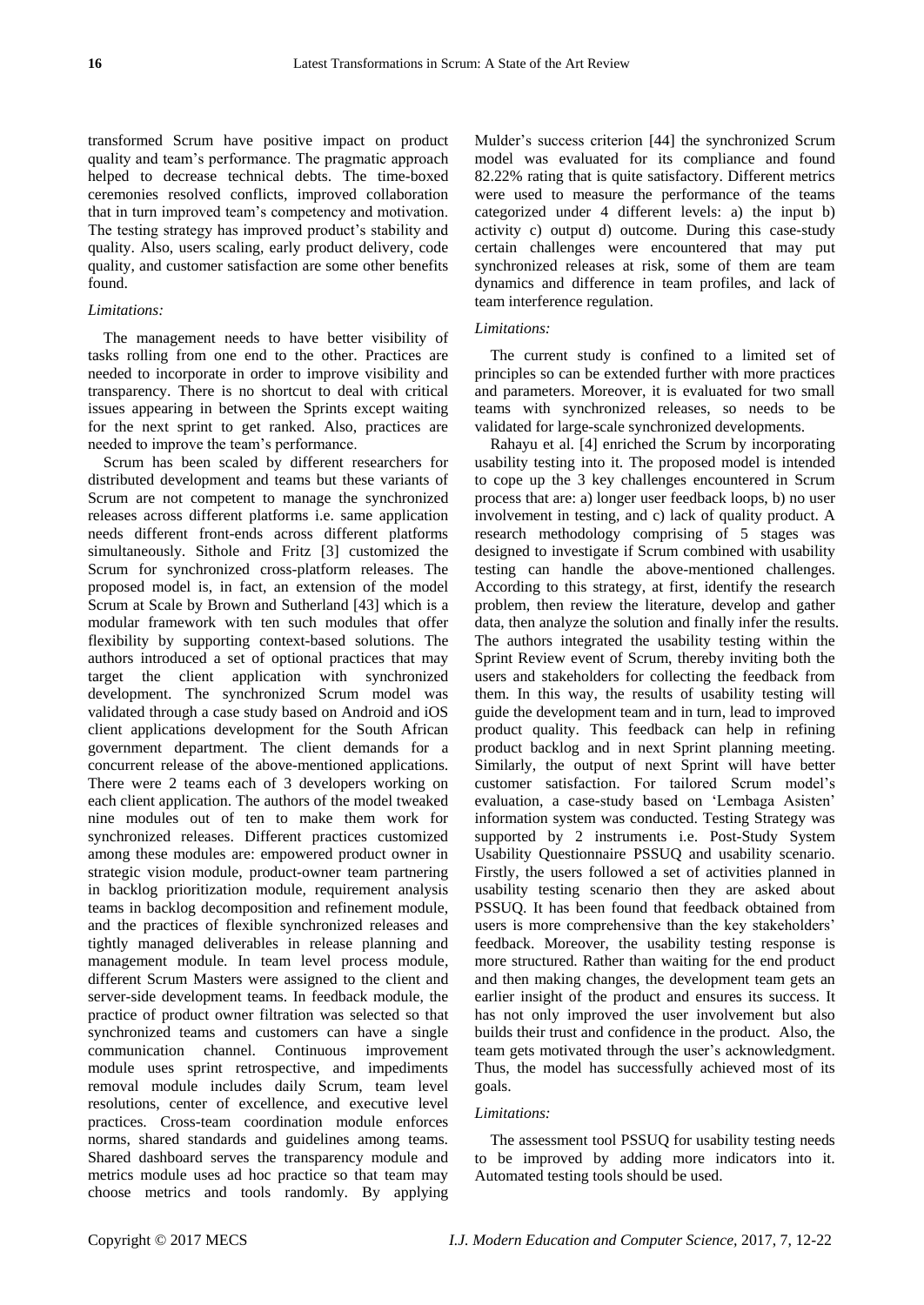Hanssen et al. [5] presented a variant of Scrum, named as SafeScrum, which supports the development of a safety-critical software by borrowing some XP practices. The SafeScrum ascertains that the developed software is in accordance with the safety standard IEC61508. The model maintains two backlogs, one for functional requirements and the other for security requirements. Also, analyzes the dependence of former on the latter. By satisfying the needs of safety-critical software development an additional overhead is introduced that may compromise the concept of light-weight of an agile framework. Automated tools were required to be introduced in the process for making it efficient and effective. Therefore, the authors have designed a toolchain to support the SafeScrum that includes the tools for documentation, quality management, workflow, and process traceability. The authors have been employing and adapting the SafeScrum for an industry project of fire and gas detection system for almost two years, with the intention to attain a Safety-Integrity-Level SIL3 of the aforementioned standard. The data was collected through meetings' observations, interviews of the team, and analysis of documentation. Moreover, a TUV organization played a role of external assessor in the process. The process was initiated simply with a team of 5 co-located members, while Sprint was spanned over 4 weeks. The process was refined gradually with each Sprint, after a few Sprints automated tools replaced the manual effort for managing workflow, team collaboration, documentation, and quality assurance. By configuring the tool-chain in the process the team was successfully producing and maintaining the required information. But after a few months, there was a need to reinforce the QA function as it was overloaded and needs to be addressed. Hence, authors recommended adding the QA role in the Scrum team explicitly to avoid adding more work to the method. Furthermore, QA is supposed to perform four simple and specific tasks for checking test coverage, documentation coverage, code-traceability, and codemetrics values.

#### *Limitations:*

The role of QA is very crucial for carrying out the SafeScrum process successfully in compliance with to the standard so needs to be refined and streamlined. The project has not completed yet therefore, the developed software is not certified.

Ardito et al. [6] improved the Scrum framework by integrating Human-Centered Design HCD practices into it. This tailored HCD-SCRUM is aimed at minimizing the limitations of Scrum by systematically incorporating stakeholder's feedback and input into the development. The authors discovered four common principles between HCD and Agile software development which are: i) user involvement, ii) prototyping, iii) continuous testing, and iv) iterative design. The HCD-SCRUM was evaluated through a case study in SER&P, an Italian Small-Medium Enterprise SME with the main focus on rapid code development, iterative refinement, constant customer involvement, and high frequency of releases. The key

features of the HCD-SCRUM are: a) Customer Committee comprising of 1 PO selected from Scrum Team, 2 or more people from customers, and a businessdomain expert, b) Inception: evaluate and rank the features to be built, c) Sprint n.0: a high-level prototype is developed, d) SCRUM island: it's a working desk of 4 seats, e) 1 week time-boxed Sprint, f) (IN)Sprint Review: a Verification & Validation V&V continues throughout the Sprint, g) Project Retrospective contains Sprint Retrospective. For the Scrum-based process management, SER&P employs Application-Lifecycle Management ALM tool. Moreover, Kiuwan tool is being used for product quality assessment. The tailored Scrum was applied to develop a web portal related to Public-Accounts Project in SER&P. It's an 18-month project with 5 people working on it. Seventeen Sprints have been completed within 10 months of the project, to this end the quality evaluation results show that all the quality characteristics are satisfactory except maintainability and portability. Findings of the experiment reveal that model improves the customer involvement and their feedback is vital for HCD.

#### *Limitations:*

The tailored model HCD-SCRUM doesn't provide portability and maintainability. It is appropriate only for small teams. Larger and distributed teams cannot use it without further alterations.

Harvi and Agah [7] contributed a novel approach to modify Scrum through inspiration from mission command. According to authors, mission command and software engineering both have the same complex and persistently varying nature. They hypothesized that planning, communicating, and prioritizing of requirements in a software development process can be improved through incorporating the military command based approach. Targeted Scrum is a variant of Scrum software process model and reflects 03 inspirations from Mission-Command i.e. Targeting, Line of Effort, and End State. Targeted Scrum targets the challenges of preliminary planning and overall design architecture. Before creating Product Backlog, an initial-planning meeting is introduced in the tailored model. Afterward, an architecture of the program is planned and assessed to develop Product backlog along with the prioritization of requirements to develop further Sprint Backlogs. Here, Line of Effort (LOEs) plays a vital role in communicating project's prioritization and architecture and lead ultimately to the end state. Authors claimed that Targeted Scrum is better in 04 ways: 1) by establishing Product Design framework, 2) by grooming Product Backlog through Product Design Meeting and LOEs, 3) by improving Sprint Planning through LOEs, and 4) by communicating the progress of Product to stakeholders to synchronize the efforts. Agenda for the preliminary Product Design Meeting and subsequent Product Design Meeting is described by the authors. Former is no more than 02 hours, and latter is limited to 01 hour. To evaluate the contribution of Targeted Scrum, authors conducted a case-study through undergraduate level students of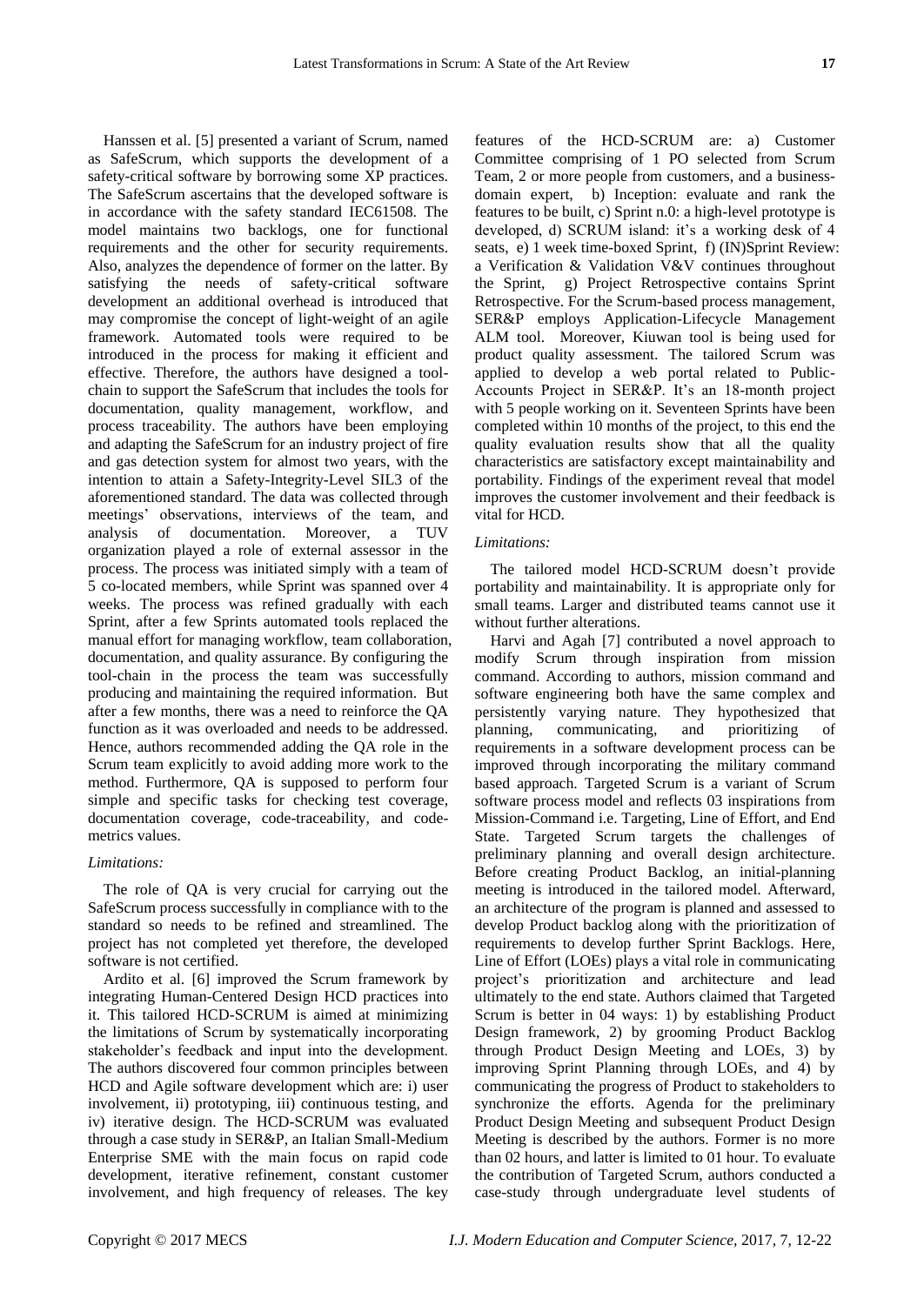software engineering. Two projects of almost same difficulty level were developed by students. There were total 26 divided into 3-4 per team, 04 of the groups followed Targeted Scrum and rest of the 03 groups employed Traditional Scrum. They had a 01-month timebox to complete and 02-week sprint. Authors through a survey assessed the overall impact of these methodologies on the software development team. Planning, software architecture development, requirements prioritization, and communicating progress were analyzed for both the methodologies. Similarly, developed products were analyzed along with their source code. Results were in favor of Targeted Scrum for the planning and requirements prioritization. On the other hand, Targeted Scrum could not improve product quality plus internal and external communications of development teams. However, product quality assisted by Targeted Scrum, revealed improvement signs in the middle of the continuum.

## *Limitations:*

The limited dataset, academic calendar, and academic environment were the limitations of this empirical study. Due to military setup, more meetings and more formalism are there that may seem to affect the process agility. The experiment was conducted with 26 students for the period of one semester. Although it provided a great insight into Targeted Scrum but the same transformed model should be evaluated through real-time experiments with more software developers. A survey with a large set of questions can be helpful in the analysis of robust data set.

Padmini et al. [8] acquainted Scrum framework with the concept of User Acceptance Testing (UAT) to increase efficiency, productivity, and faster delivery. As most of the UAT happenings are actually an integral part of agile practices, therefore, it was easy to incorporate the UAT in Scrum as well as in the field. Business users conduct UAT to confirm product fitness, while this testing involves both functional as well as non-functional aspects of testing. The paper mainly focuses the functional testing. The authors systematically gathered and analyzed the data to improve the process and streamline UAT into it. They identified the major causes of less productivity and low level of efficiency of the quality assurance team. Therefore, the proposed approach stresses on team-wise transformation and subsequently improving the process. Authors assessed the tailored model to a complex, large-scale Revenue Management System (RMS) with 100 domain experts as UAT team. The system comprising of a web portal with multiple back-end applications planned in 3 phases. The case study is confined to phase-1 encompassing development of 16 modules. Initially, training sessions and workshops were conducted to enhance the team's knowledge about their roles and responsibilities. Separate backlogs were maintained as Release backlogs, Module backlogs and Scenario backlogs for each release and modules in that release. There were 2-week sprints defined within a release sprint of 4-week. The ceremonies of the Scrum process were followed with slight changes. The process

elaborated defect management tracking. The quality of UAT process was also evaluated in 4 steps. According to the follow-up survey findings, there was a significant increase in team's performance, analyzed by using Defect-to-Remark ratio (DRR). The process gradually got streamlined. Authors recommended introducing UAT earlier in the process to avoid project failure. Providing early feedback, reduces the risk of failure to fulfil user needs and managing change in technology as well as user requirements, reduces time and cost of rework, helps improving client's trust, satisfies business needs. Also, team performance was improved in terms of their motivation, efficiency, and productivity.

# *Limitations:*

The project has not completed yet, the findings of assessment are taken from the first release only. Rest of 2nd and 3rd releases are under process. The testing procedure needs to be refined further.

#### V. RESULTS AND DISCUSSION

We have found 08 papers through the search process based on the inclusion and exclusion criteria stated in Section III. By in-depth exploration and analysis of the selected papers, we have found the following answers to the given Research Questions (RQs):

**RQ1:** What are the improved or tailored models of Scrum?

The retrieved 08 [1-8] papers are the most appropriate and are strictly in compliance with our selection criteria. These researches have proposed improvements and tailored the traditional Scrum process model (Table 4 & Table 5).

**RQ2:** Do tailored models provide any practical evidence?

All of these research works are validated through case studies either conducted in controlled settings or in industry.

**RQ3:** What are the recent transformations in Scrum?

Table 4 shows an overview of the recent transformations in Scrum.

**RQ4:** What are the key areas in which Scrum process model has been improved?

It has been observed that researchers have adapted Scrum model in the following areas: planning, design architecture, team performance, customer involvement, testing, product quality, time to market the product, critical software development, communication etc. as shown in Table 5.

**RQ5:** What are the practices, roles, or events that have been introduced or innovated in Scrum?

According to outcomes of this SLR, each tailored model [1-8] has contributed either by introducing new roles, events, and artifacts or have tailored them to address the challenges. Table 4 can clearly represent these roles, events, and artifacts.

*Limitations of Research:*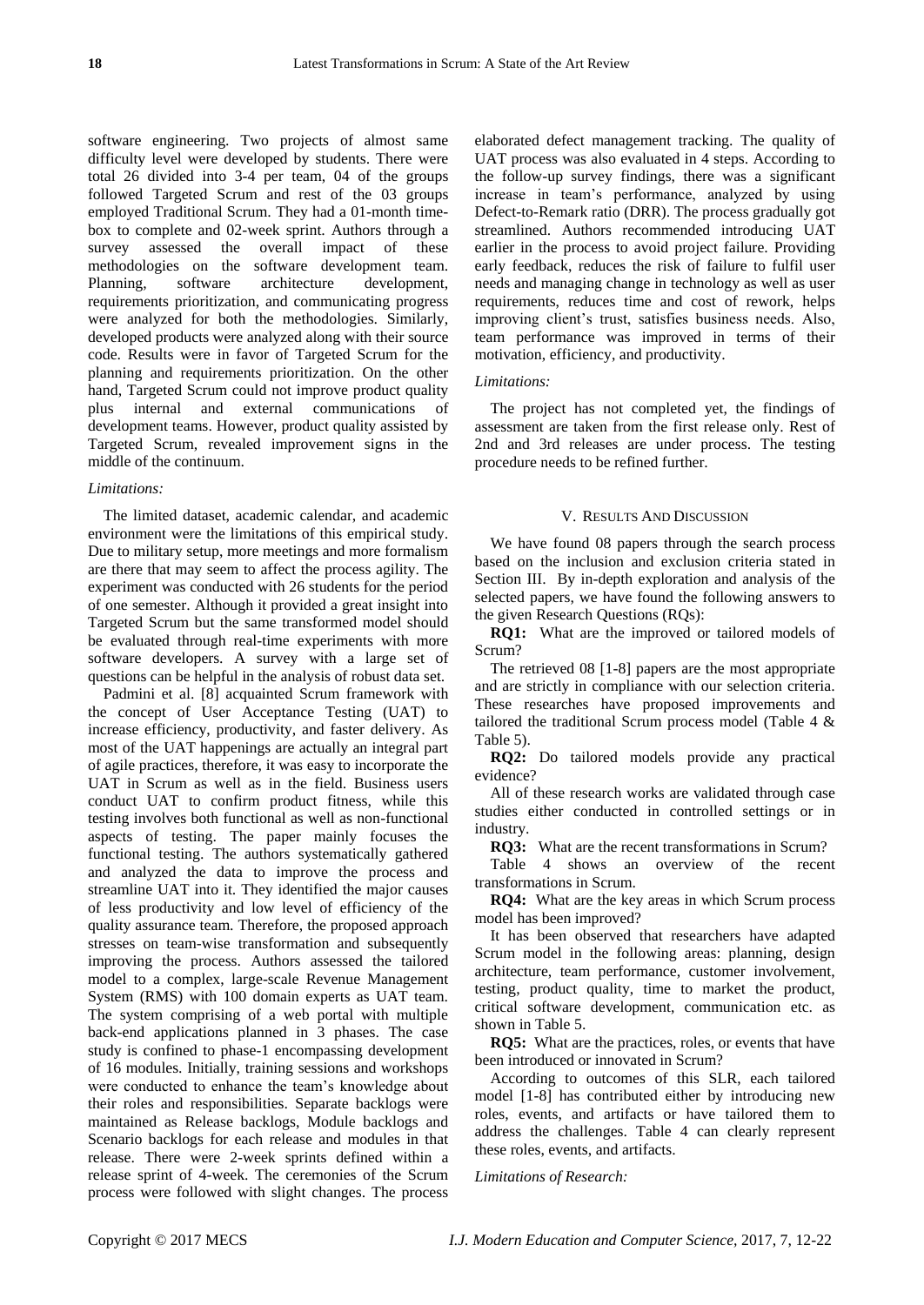There are following limitations of our research:

1. Despite the fact that all the published literature are retrieved through a precise and rigorous search process that ascertains the completeness of our study, even then there is a probability to miss out some relevant work.

2. The transformed models are mostly evaluated through a single case-study, therefore, their results might not be generalized to other practical settings. It might affect the interpretation of our results.

| <b>Models</b>                                         | <b>Scrum-Hero</b>                                                                                   | <b>Transformed-</b><br><b>Scrum</b>                                                                                                            | Synchronized-<br><b>Agile Scrum</b>                                                                   | <b>Usability</b><br><b>Testing in</b><br>Scrum                                                                                         | SafeScrum                                                                                                                         | <b>HCD-Scrum</b>                                                                                                                        | <b>UAT</b> into<br><b>Scrum</b>                                                                                     | <b>Targeted Scrum</b>                                                                             |
|-------------------------------------------------------|-----------------------------------------------------------------------------------------------------|------------------------------------------------------------------------------------------------------------------------------------------------|-------------------------------------------------------------------------------------------------------|----------------------------------------------------------------------------------------------------------------------------------------|-----------------------------------------------------------------------------------------------------------------------------------|-----------------------------------------------------------------------------------------------------------------------------------------|---------------------------------------------------------------------------------------------------------------------|---------------------------------------------------------------------------------------------------|
| <b>Areas</b><br>addressed                             | Team<br>performance<br>& motivation.<br>Customer<br>satisfaction,<br>On-time<br>releases.           | Scaling business,<br>Technical debt,<br>Collaboration,<br>Communication,<br>and Testing.                                                       | Cross-team<br>coordination,<br>Synchronized<br>cross-Platform<br>releases.                            | Longer User<br>feedback loops.<br>User<br>involvement in<br>Testing, and<br>Quality<br>product.                                        | Quality<br>assurance for<br>safety-critical<br>software<br>development,<br>achieving SIL<br>3, traceability<br>οf<br>requirements | Rapid code<br>development,<br>iterative<br>refinement,<br>constant<br>customer<br>involvement,<br>and high<br>frequency of<br>releases. | Team's<br>efficiency,<br>productivity,<br>and faster<br>delivery                                                    | Preliminary<br>planning &<br>overall design<br>architecture,<br>communication,<br>prioritization, |
| Nature of<br><b>Case-study</b>                        | Small-scale,<br>industrial                                                                          | Complex, large-<br>scale, industrial                                                                                                           | Large-scale,<br>industrial                                                                            | Small-scale,<br>academic                                                                                                               | Large-scale,<br>industrial                                                                                                        | Large-scale,<br>industrial                                                                                                              | Complex, large-<br>scale, industrial                                                                                | Simple, small-<br>scale, academic                                                                 |
| Project                                               |                                                                                                     | <b>GCP</b> Global<br>Configurator<br>Project                                                                                                   | 2 client<br>applications for<br>iOS, and<br>Android<br>platform                                       | Lembaga<br>Asisten<br>information<br>system                                                                                            | Fire-&-gas<br>Detection<br>system SIL-3                                                                                           | Public-<br>Accounts<br>Project                                                                                                          | Revenue-<br>Management<br>System (RMS)                                                                              | i) POS for<br>restaurant<br>ii) veterinary<br>clinic                                              |
| Roles added/<br>adapted                               | Warriors,<br>Product<br>Oracle, Scrum<br>Healer, Clan's<br>life                                     | PPO, Test<br>Coach, CPO,<br>CSM, SMPO                                                                                                          | Single SM for<br>all teams, PO<br>team-partnering                                                     | usability tester<br>(user)                                                                                                             | QA engineer                                                                                                                       | Customer<br>Committee                                                                                                                   | <b>UAT</b> planning<br>team (Domain<br>experts), UAT<br>execution team,                                             | PO & SM                                                                                           |
| <b>Practices/</b><br>events<br>introduced/<br>adapted | Quests, Quest<br>Planning,<br>Daily<br>Challenge,<br>Ouest<br>Challenge and<br>Clan-<br>Improvement | Daily, weekly,<br>bi-weekly<br>Scrum-of-<br>Scrums,<br>dedicated daily<br>collaboration,<br>virtual testing<br>Stand-up, and<br>peer feedback. | Joint daily<br>stand-ups, PO<br>filtration,<br>shared sprint<br>retrospective,<br>shared<br>standards | Usability<br>testing during<br><b>Sprint Review</b>                                                                                    | tasks involving<br>QA function                                                                                                    | Sprint n.0,<br>Scrum Island,<br>no Daily-<br>standup, IN-<br>Sprint Review,<br>Project<br>Retrospective,<br>weekly Sprint<br>review     | Daily and<br>weekly meeting,<br>Sprint planning,<br>trainings,                                                      | Preliminary &<br>subsequent<br>Product Design<br>Meetings, LOEs,                                  |
| <b>Artifacts</b><br>added/<br>adapted                 | Wish-List,<br>Task-List,<br>Offerings                                                               | Common Product<br>Backlog                                                                                                                      | Common<br>Product<br>Backlog, shared<br>dashboards                                                    | PSSUQ and<br>usability<br>scenario                                                                                                     | Functional-<br>Product<br>Backlog,<br>Security-<br>Product<br>Backlog                                                             | prototype                                                                                                                               | Release<br>Backlog,<br>Module<br>Backlog,<br>Scenario<br>Backlog,<br>training plans,<br>review repot,<br>defect log | Line-Of-Effort<br>(LOE)                                                                           |
| <b>Team size</b>                                      | 4 persons                                                                                           | 7-8 members                                                                                                                                    | 2 distributed<br>teams, each of<br>3 developers                                                       | 15 usability<br>testers                                                                                                                | 5 persons                                                                                                                         | 5 persons                                                                                                                               | 100 domain<br>experts as a<br>UAT team                                                                              | 3-4 per team, total<br>team members 26,<br>07 teams                                               |
| <b>Team location</b>                                  | co-located                                                                                          | distributed                                                                                                                                    | distributed                                                                                           | co-located                                                                                                                             | co-located                                                                                                                        | co-located                                                                                                                              | co-located teams                                                                                                    | co-located teams                                                                                  |
| Project<br>organization                               | <b>Brazil</b>                                                                                       | India, Germany,<br><b>USA</b>                                                                                                                  | Govt.<br>department of<br>South Africa                                                                | University of<br>Indonesia                                                                                                             | Autronica Fire<br>& Securitym<br>Norway                                                                                           | SER&<br>Practices,<br>Italy                                                                                                             | public<br>organization of<br>Srilanka                                                                               | University of<br>Kansas, KS                                                                       |
| <b>Sprint</b><br>duration                             | --                                                                                                  | 3 week                                                                                                                                         | --                                                                                                    | --                                                                                                                                     | 4 week                                                                                                                            | 1 week                                                                                                                                  | 2-week Sprint<br>within a 4-week<br>Sprint                                                                          | 2-week                                                                                            |
| Outcomes/<br><b>Success factors</b>                   | On-time<br>release                                                                                  | Product quality,<br>team's<br>performance,<br>users scaling,<br>early product<br>delivery, code<br>quality, and<br>customer<br>satisfaction    | Customer<br>satisfaction,<br>teams' high-<br>level of<br>, team's<br>performance                      | User<br>involvement,<br>customer trust<br>in team and<br>synchronization product, quality documentation<br>product, team<br>motivation | Quality<br>product, safety<br>standard, better<br>, traceability                                                                  | Usability,<br>Security,<br>efficiency,<br>portability                                                                                   | Team morale,<br>efficiency,<br>productivity,<br>and faster<br>delivery                                              | Progress<br>visualization,<br>requirements<br>planning and<br>prioritization,                     |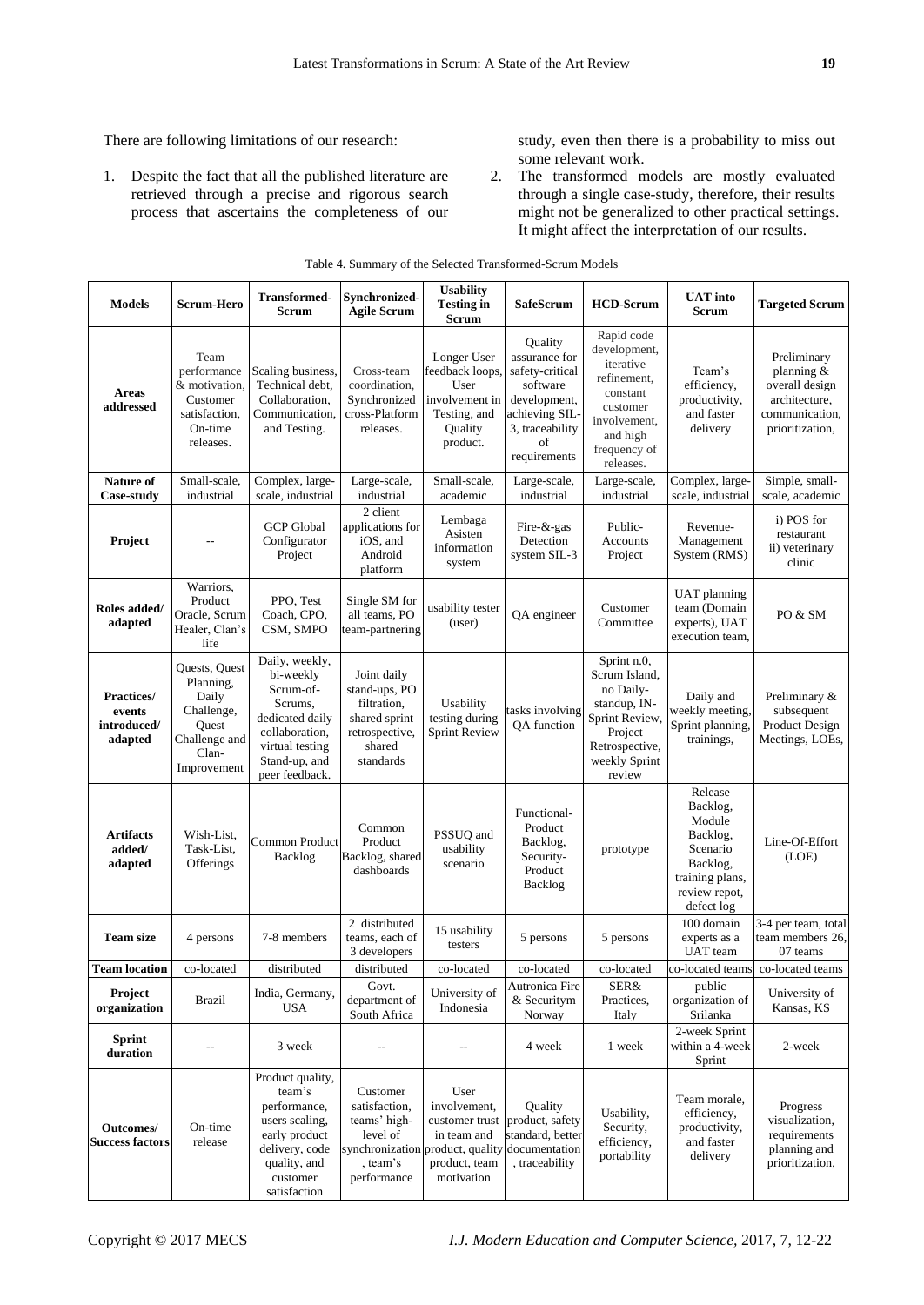| Year | <b>Papers</b>                                                                                                                                                                | <b>Areas improved / Challenges Addressed</b>                                                                                        |
|------|------------------------------------------------------------------------------------------------------------------------------------------------------------------------------|-------------------------------------------------------------------------------------------------------------------------------------|
| 2017 | Scrum Hero: Gamifying the Scrum Framework (Springer) [1]                                                                                                                     | ٠<br>Team performance and motivation,<br>Customer satisfaction.<br>٠<br>and<br>On-time releases.<br>٠                               |
| 2017 | Pragmatic Scrum Transformation: Challenges, Practices & Impacts<br>During the Journey A case study in a multi-location legacy software<br>product development team (ACM) [2] | Scaling business,<br>٠<br>Technical debt,<br>$\blacksquare$<br>Collaboration, Communication, and<br>$\blacksquare$<br>Testing.<br>٠ |
| 2016 | Synchronized Agile (ACM)[3]                                                                                                                                                  | Cross-team coordination.<br>٠<br>Synchronized cross-Platform releases.<br>٠                                                         |
| 2016 | Applying Usability Testing to Improving Scrum Methodology in<br>Develop Assistant Information System (IEEE) [4]                                                              | User feedback loops,<br>٠<br>User involvement in Testing, and<br>٠<br>Quality product.<br>٠                                         |
| 2016 | Quality Assurance in Scrum Applied to Safety Critical Software<br>(Springer)[5]                                                                                              | Quality assurance for safety-critical<br>٠<br>software development.                                                                 |
| 2016 | Integration of Human-Centred Design and Agile Software Development<br>practices: experience report from a SME (Springer)[6]                                                  | User involvement.<br>٠<br>Testing, and<br>٠<br>Design.<br>٠                                                                         |
| 2016 | Applying Agile Practices to Avoid Chaos in User Acceptance Testing: A<br>Case Study (IEEE)[7]                                                                                | User Acceptance testing<br>٠<br>product quality<br>٠<br>customer satisfaction<br>٠                                                  |
| 2016 | Targeted Scrum: Applying Mission Command to Agile Software<br>Development (IEEE)[8]                                                                                          | ٠<br>communication.<br>٠<br>prioritization,<br>Preliminary planning, and<br>٠<br>Overall design architecture<br>٠                   |

Table 5. Areas improved in Scrum/ Challenges Addressed

## VI. CONCLUSION

A Systematic Literature Review (SLR) has been conducted to find out the most recent transformations in Scrum process model while keeping intact the quality of research protocol and the literature included. Eight papers are identified as most relevant to our criteria. A comprehensive analysis of these studies revealed the areas where adaptations in practices and infrastructure of Scrum may enhance its adoption and applicability. Furthermore, the outcomes of these transformations introduced in Scrum process are presented.

It is evident that practitioners have made efforts to optimize the traditional Scrum process with a more pragmatic adoption of agile and lean principles. It is concluded that Scrum transformations have been undergone in pursuit of delivering better, faster and cheaper software product. However, more empirical studies are needed for the evaluation of these transformations under various project settings to explore new dimensions of research and improvements.

In future, it is intended to further investigate the transformations and their corresponding outcomes that are introduced through integration of other agile process models with Scrum.

#### **REFERENCES**

[1] J. P. Souza, A. R. Zavan, and D. E. Flôr, "Scrum Hero: Gamifying the Scrum Framework," In *Brazilian* 

*Workshop on Agile Methods,* pp. 131-135, Springer, Cham, November 2016.

- [2] R. K. Gupta, P. Manikreddy, and K. C. Arya, "Pragmatic Scrum Transformation: Challenges, Practices & Impacts During the Journey A case study in a multi-location legacy software product development team." legacy software product development team," In *Proceedings of the 10th Innovations in Software Engineering Conference*, pp. 147-156, ACM, February 2017.
- [3] V. Sithole, and F. Solms, "Synchronized Agile," In *Proceedings of the Annual Conference of the South African Institute of Computer Scientists and Information Technologists*, p. 39, ACM, September 2016.
- [4] P. Rahayu, D. I. Sensuse, W. R. Fitriani, I. Nurrohmah, R. Mauliadi, and H. N. Rochman, , "Applying usability testing to improving Scrum methodology in develop assistant information system," In *Information Technology Systems and Innovation (ICITSI), 2016 International Conference on,* pp. 1-6, IEEE, October 2016.
- [5] G. K. Hanssen, B. Haugset, T. Stålhane, T. Myklebust, and I. Kulbrandstad, "Quality Assurance in Scrum Applied to Safety Critical Software," In *International Conference on Agile Software `Development*, pp. 92-103, Springer International Publishing, May 2016.
- [6] C. Ardito, M. T. Baldassarre, D. Caivano, and R. Lanzilotti, "Integration of Human-Centred Design and Agile Software Development Practices: Experience Report from a SME" In *Integrating User-Centred Design in Agile Development*, pp. 117-135, Springer International Publishing, 2016.
- [7] K. J. Padmini, I. Perera, and H. D. Bandara, "Applying agile practices to avoid chaos in User Acceptance Testing: A case study," In *Moratuwa Engineering Research Conference (MERCon)*, 2016, pp. 96-101, IEEE, April 2016.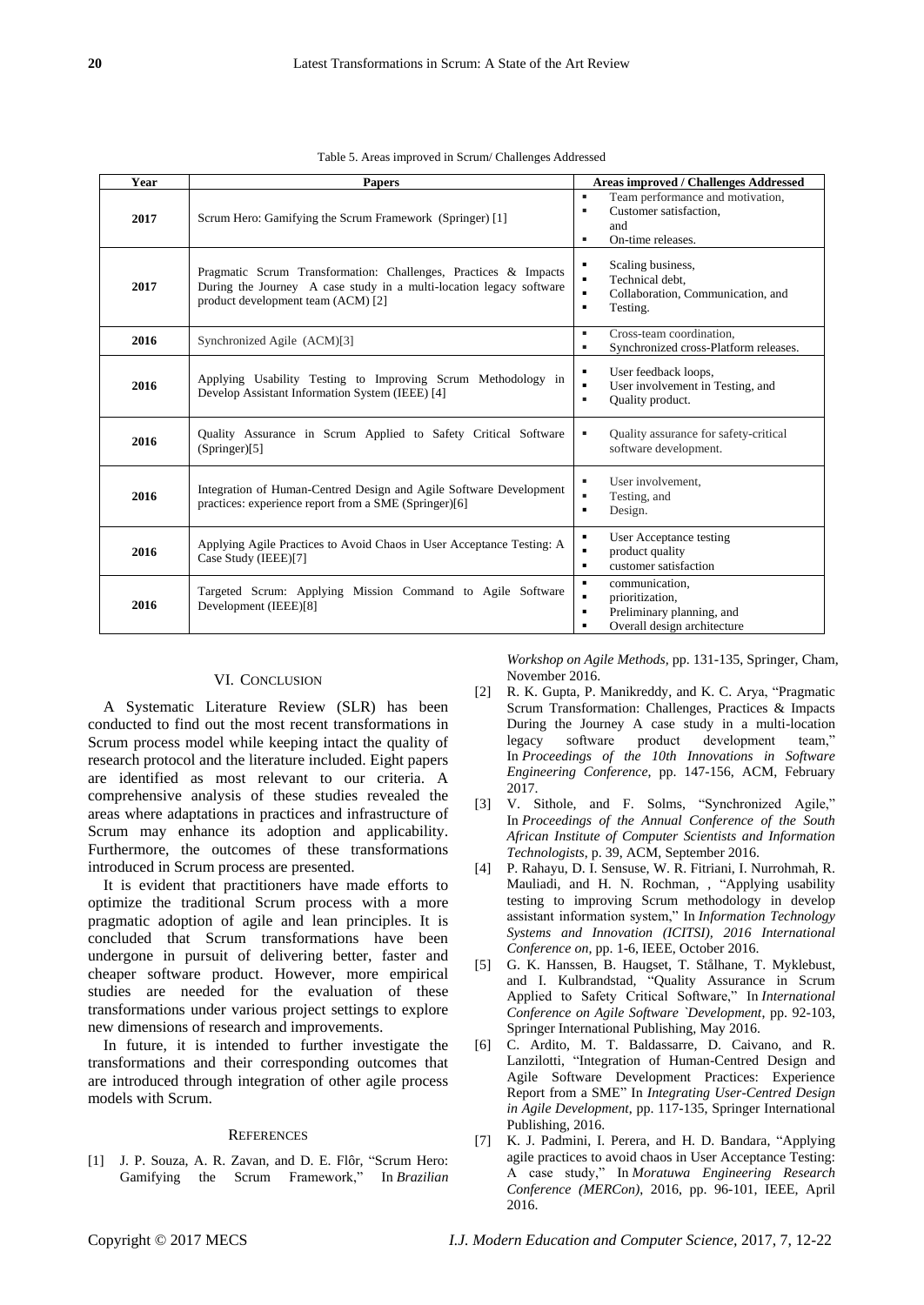- [8] D. P. Harvie, and A. Agah, "Targeted scrum: Applying mission command to agile software development," IEEE Transactions on Software Engineering, vol. 42 no. 5, pp. 476-489, 2016.
- [9] A. Alliance. 2001 "Agile manifesto," [Online]. Available: http://agilemanifesto.org/ [Accessed 25 03 2017]
- [10] K. Beck, M. Beedle, A. Van Bennekum, A. Cockburn, W. Cunningham, M. Fowler, J. Grenning, J. Highsmith, A. Hunt, R. Jeffries, and J. Kern, "Manifesto for agile software development," 2001.
- [11] P. O. Koivisto, "New agile process errors in software development," 2010.
- [12] C. Andres, and K. Beck, "Extreme Programming Explained: Embrace Change," Reading: Addison-Wesley Professional, 2004.
- [13] K. Conboy, "Agility from first principles: Reconstructing the concept of agility in information systems development," *Information Systems Research*, vol. 20 no. 3, pp.329-354, 2009.
- [14] A. Cockburn, "Agile Software Development Joins the" Would-Be" Crowd," *Cutter IT Journal*, vol. 15 no. 1, pp.6-12, 2002.
- [15] K. Schwaber, "Scrum development process," In *Business Object Design and Implementation*, pp. 117-134, Springer London, 1997.
- [16] J. A. Highsmith, "Agile software development ecosystems," vol. 13, Addison-Wesley Professional, 2002.
- [17] K. Schwaber, J. Sutherland, and M. Beedle, "The definitive guide to scrum: The rules of the game," Recuperado de: http://www.scrumguides.org/docs/scrumguide/v1/scrumguide-us.pdf, 2013. [Accessed: 15 03 2017]
- [18] B.W. Boehm, R. Turner, "Balancing Agility and Discipline: A Guide for the Perplexed," Addison-Wesley Longman, Boston, 2003.
- [19] P. Brereton, B.A. Kitchenham, D. Budgen, M. Turner, and M. Khalil, "Lessons from applying the systematic literature review process within the software engineering domain," Journal of systems and software, vol. 80 no. 4, pp. 571-583, 2007.
- [20] D. L. Sackett, S. E. Staus, W. S. Richardson, W. Rosenberg, and R. B. Haynes, "How to practice and teach EBM," Edinburgh: Churchill Livingstone, 2000.
- [21] B. A. Kitchenham, S. L. Pfleeger, L. M. Pickard, P. W. Jones, D. C. Hoaglin, K. El Emam, and J. Rosenberg, "Preliminary guidelines for empirical research in software engineering," IEEE Transactions on software engineering, vol. 28, no. 8, pp.721-734, 2002.
- [22] B. A. Kitchenham and S. Charters, "Procedures for Performing Systematic Literature Review in Software Engineering," EBSE Technical Report version 2.3, EBSE-2007-01, Software Eng. Group.
- [23] https://www.scrumalliance.org/why-scrum/state-of-scrumreport/2016-state-of-scrum [Accessed 20 03 2017]
- [24] T. Dybå, and T. Dingsøyr, Empirical studies of agile software development: A systematic review. Information and software technology, vol. 50, no. 9, pp.833-859, 2008.
- [25] E. Hossain, M. A. Babar, and H. Y. Paik, "Using scrum in global software development: a systematic literature review," In *Global Software Engineering, 2009. ICGSE 2009. Fourth IEEE International Conference on*, pp. 175- 184, IEEE, 2009, July.
- [26] F. J. Pino, F. Garc á, and M. Piattini, "Software process improvement in small and medium software enterprises: a systematic review," Software Quality Journal, vol. 16 no. 2, pp. 237-261, 2008.
- [27] S. Jalali, and C. Wohlin, "Global software engineering and agile practices: a systematic review," Journal of software: Evolution and Process, vol. 24 no. 6, pp. 643- 659, 2012.
- [28] T. S. Da Silva, A. Martin, F. Maurer, and M. Silveira, "User-centered design and agile methods: a systematic review," In *Agile Conference (AGILE)*, 2011, pp. 77-86, IEEE, August 2011.
- [29] E. S. Cardozo, J. B. F. A. Neto, A. Barza, A. C. C França, and F.Q. da Silva, "SCRUM and Productivity in Software Projects: A Systematic Literature Review," In *EASE*, April 2010.
- [30] T. Karvonen, W. Behutiye, M. Oivo, and P. Kuvaja, "Systematic literature review on the impacts of agile release engineering practices," Information and Software Technology, 2017.
- [31] I. Nurdiani, J. Börstler, and S. A. Fricker, "The impacts of agile and lean practices on project constraints: A tertiary study," Journal of Systems and Software, vol. 119, pp.162-183, 2016.
- [32] E. M. Schön, J. Thomaschewski, and M. J. Escalona, "Agile Requirements Engineering: A systematic literature review," Computer Standards & Interfaces, vol. 49, pp.79- 91, 2017.
- [33] R. Hoda, N. Salleh, J. Grundy, and H. M. Tee, "Systematic literature reviews in agile software development: A tertiary study," Information and Software Technology, vol. 85, pp. 60-70, 2017.
- [34] F. J. Pino, O. Pedreira, F. Garc á, M. R. Luaces, and M. Piattini, "Using Scrum to guide the execution of software process improvement in small organizations," Journal of systems and software, vol. 83 no. 10, pp. 1662-1677, 2010.
- [35] D. Firesmith, "Creating a project-specific requirements engineering process," Journal of Object Technology, Vol. 3, No. 5, pp.31-44, 2004.
- [36] T. Dreesen, R. Linden, C. Meures, N. Schmidt, and C. Rosenkranz, "Beyond the Border: A Comparative Literature Review on Communication Practices for Agile Global Outsourced Software Development Projects," In *System Sciences (HICSS), 2016 49th Hawaii International Conference on,* pp 4932-4941, IEEE, January 2016.
- [37] O. Pedreira, M. Piattini, M. R. Luaces, and N. R. Brisaboa, "A systematic review of software process tailoring," ACM SIGSOFT Software Engineering Notes, vol. 32, no. 3, pp.1-6, 2007.
- [38] J. A. Hurtado Alegr á, M. C. Bastarrica, A. Quispe, and S. F. Ochoa, "An MDE approach to software process tailoring," In *Proceedings of the 2011 International Conference on Software and Systems Process,* pp. 43-52, ACM, May 2011.
- [39] K. Dikert, M. Paasivaara, and C. Lassenius, "Challenges and success factors for large-scale agile transformations: A systematic literature review," Journal of Systems and Software, vol. 119, pp. 87-108, 2016.
- [40] J. M. Bass, "Large-scale offshore agile tailoring: exploring product and service organisations," In *Proceedings of the Scientific Workshop Proceedings of XP2016*, p. 8, ACM, May 2016.
- [41] G. K. Hanssen, D. Šmite, and N. B. Moe, "Signs of agile trends in global software engineering research: A tertiary study," In *Global Software Engineering Workshop (ICGSEW), 2011 Sixth IEEE International Conference on*, pp. 17-23, IEEE, August 2011.
- [42] S. Sharma, and N. Hasteer, "A comprehensive study on state of Scrum development," In *Computing, Communication and Automation (ICCCA), 2016*